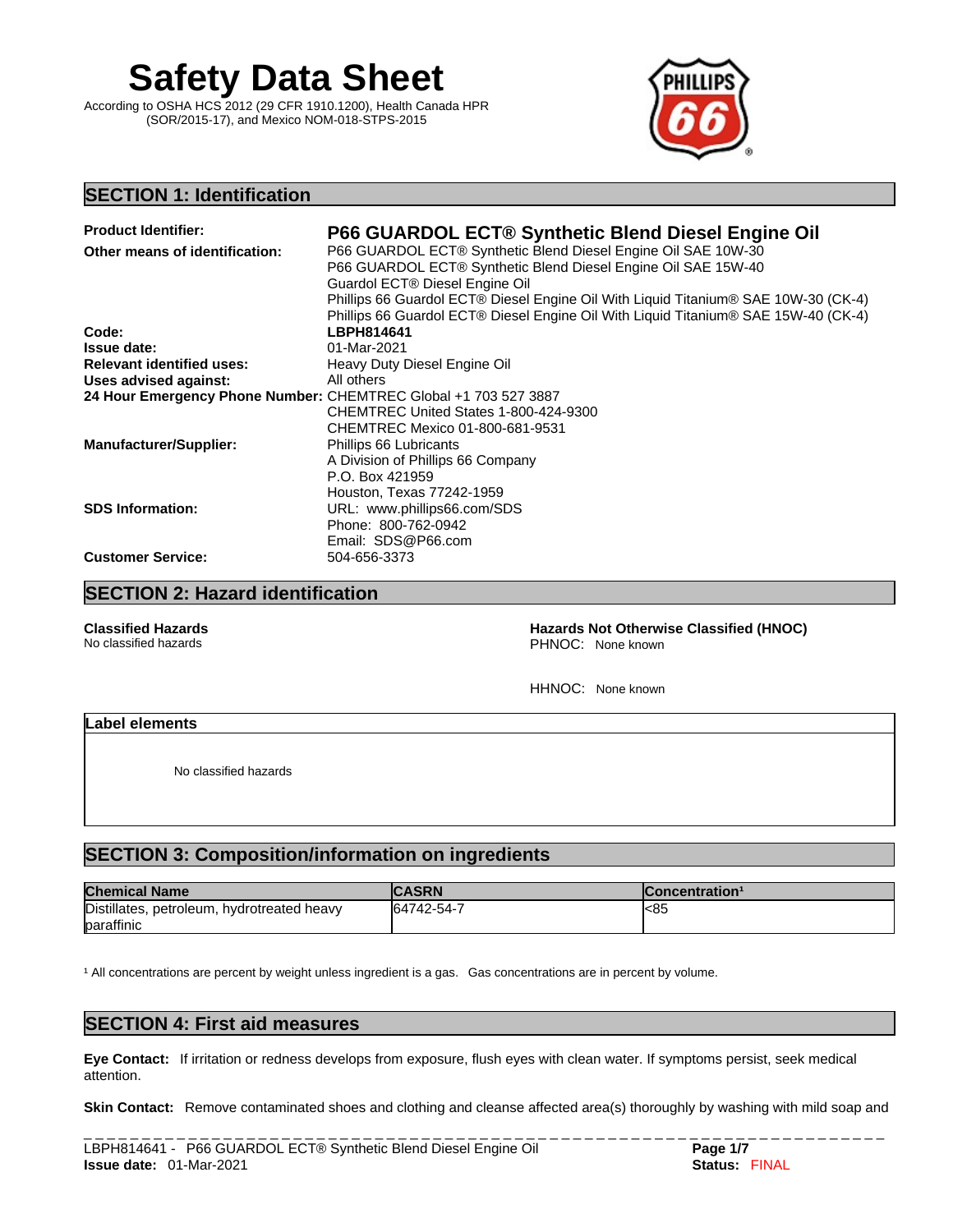water or a waterless hand cleaner. If irritation or redness develops and persists, seek medical attention.

Inhalation: First aid is not normally required. If breathing difficulties develop, move victim away from source of exposure and into fresh air in a position comfortable for breathing. Seek immediate medical attention.

\_ \_ \_ \_ \_ \_ \_ \_ \_ \_ \_ \_ \_ \_ \_ \_ \_ \_ \_ \_ \_ \_ \_ \_ \_ \_ \_ \_ \_ \_ \_ \_ \_ \_ \_ \_ \_ \_ \_ \_ \_ \_ \_ \_ \_ \_ \_ \_ \_ \_ \_ \_ \_ \_ \_ \_ \_ \_ \_ \_ \_ \_ \_ \_ \_ \_ \_ \_ \_

**Ingestion:** First aid is not normally required; however, if swallowed and symptoms develop, seek medical attention.

**Most important symptoms and effects, both acute and delayed:** Inhalation of oil mists or vapors generated at elevated temperatures may cause respiratory irritation. Accidental ingestion can result in minor irritation of the digestive tract, nausea and diarrhea. Prolonged or repeated contact may dry skin and cause irritation.

**Notes to Physician:** Acute aspirations of large amounts of oil-laden material may produce a serious aspiration pneumonia. Patients who aspirate these oils should be followed for the development of long-term sequelae. Inhalation exposure to oil mists below current workplace exposure limits is unlikely to cause pulmonary abnormalities.

### **SECTION 5: Firefighting measures**

#### **NFPA 704: National Fire Protection Association**

**Health:** 0 **Flammability:** 1 **Instability:** 0 0 = minimal hazard

- 
- $1 =$  slight hazard
- 2 = moderate hazard
- 3 = severe hazard
- $4 =$  extreme hazard

**Extinguishing Media:** Dry chemical, carbon dioxide, foam, or water spray is recommended. Water or foam may cause frothing of materials heated above 212°F / 100°C. Carbon dioxide can displace oxygen. Use caution when applying carbon dioxide in confined spaces. Simultaneous use of foam and water on the same surface is to be avoided as water destroys the foam.

#### **Specific hazards arising from the chemical**

**Unusual Fire & Explosion Hazards:** This material may burn, butwill not ignite readily. If container is not properly cooled, it can rupture in the heat of a fire.

**Hazardous Combustion Products:** Combustion may yield smoke, carbon monoxide, and other products of incomplete combustion. Oxides of sulfur, nitrogen or phosphorus may also be formed.

**Special protective actions for fire-fighters:** For fires beyond the initial stage, emergency responders in the immediate hazard area should wear protective clothing. When the potential chemical hazard is unknown, in enclosed or confined spaces, a self contained breathing apparatus should be worn. In addition, wear other appropriate protective equipment as conditions warrant (see Section 8). Isolate the hazard area and deny entry to unnecessary and unprotected personnel. Stop spill/release if it can be done safely. Move undamaged containers from immediate hazard area if it can be done safely. Water spray may be useful in minimizing or dispersing vapors and to protect personnel. Cool equipment exposed to fire with water, if it can be done safely. Avoid spreading burning liquid with water used for cooling purposes.

#### **See Section 9 for Flammable Properties including Flash Point and Flammable (Explosive) Limits**

#### **SECTION 6: Accidental release measures**

**Personal precautions, protective equipment and emergency procedures:** This material may burn, butwill not ignite readily. Keep all sources of ignition away from spill/release. Stay upwind and away from spill/release. Avoid direct contact with material. For large spillages, notify persons down wind of the spill/release, isolate immediate hazard area and keep unauthorized personnel out. Wear appropriate protective equipment, including respiratory protection, as conditions warrant (see Section 8). See Sections 2 and 7 for additional information on hazards and precautionary measures.

**Environmental Precautions:** Stop and contain spill/release if it can be done safely. Prevent spilled material from entering sewers, storm drains, other unauthorized drainage systems, and natural waterways. Use water sparingly to minimize environmental contamination and reduce disposal requirements. If spill occurs on water notify appropriate authorities and advise shipping of any hazard. Spills into or upon navigable waters, the contiguous zone, or adjoining shorelines that cause a sheen or discoloration on the surface of the water, may require notification of the National Response Center (phone number 800-424-8802).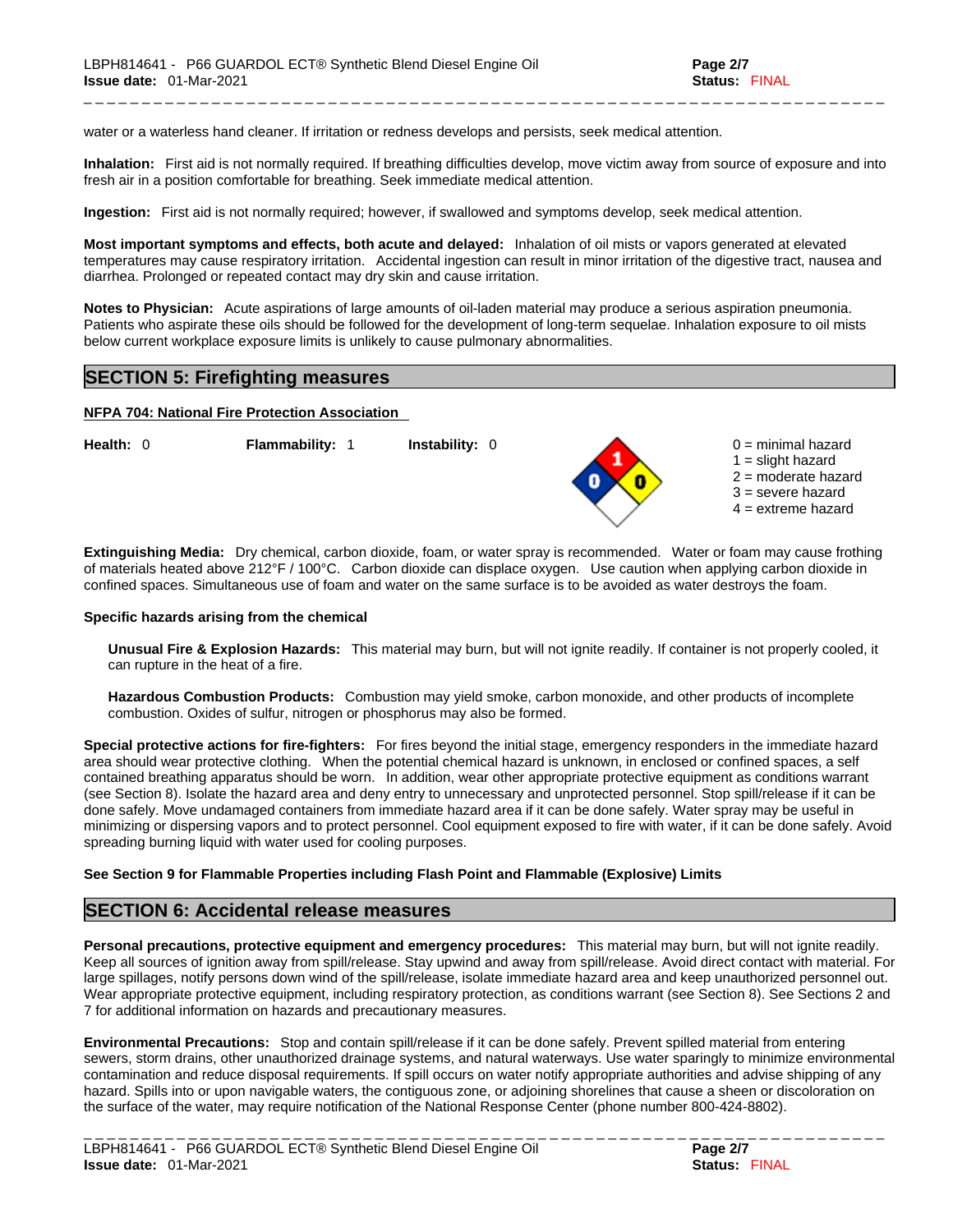**Methods and material for containment and cleaning up:** Notify relevant authorities in accordance with all applicable regulations. Immediate cleanup of any spill is recommended. Dike far ahead of spill for later recovery or disposal. Absorb spill with inert material such as sand or vermiculite, and place in suitable container for disposal. If spilled on water remove with appropriate methods (e.g. skimming, booms or absorbents). In case of soil contamination, remove contaminated soil for remediation or disposal, in accordance with local regulations.

\_ \_ \_ \_ \_ \_ \_ \_ \_ \_ \_ \_ \_ \_ \_ \_ \_ \_ \_ \_ \_ \_ \_ \_ \_ \_ \_ \_ \_ \_ \_ \_ \_ \_ \_ \_ \_ \_ \_ \_ \_ \_ \_ \_ \_ \_ \_ \_ \_ \_ \_ \_ \_ \_ \_ \_ \_ \_ \_ \_ \_ \_ \_ \_ \_ \_ \_ \_ \_

Recommended measures are based on the most likely spillage scenarios for this material; however local conditions and regulations may influence or limit the choice of appropriate actions to be taken. See Section 13 for information on appropriate disposal.

# **SECTION 7: Handling and storage**

**Precautions for safe handling:** Keep away from flames and hot surfaces. Wash thoroughly after handling. Use good personal hygiene practices and wear appropriate personal protective equipment (see section 8). Spills will produce very slippery surfaces. Used motor oils have been shown to cause skin cancer in mice after repeated application to the skin without washing. Brief or intermittent skin contact with used motor oil is not expected to cause harm if the oil is thoroughly removed by washing with soap and water. Do not enter confined spaces such as tanks or pits without following proper entry procedures such as ASTM D-4276 and 29CFR 1910.146. Do not wear contaminated clothing or shoes.

**Conditions for safe storage:** Keep container(s) tightly closed and properly labeled. Use and store this material in cool, dry, well-ventilated area away from heat and all sources of ignition. Store only in approved containers. Keep away from any incompatible material (see Section 10). Protect container(s) against physical damage.

"Empty" containers retain residue and may be dangerous. Do not pressurize, cut, weld, braze, solder, drill, grind, or expose such containers to heat, flame, sparks, or other sources of ignition. They may explode and cause injury or death."Empty" drums should be completely drained, properly bunged, and promptly shipped to the supplier or a drum reconditioner. All containers should be disposed of in an environmentally safe manner and in accordance with governmental regulations. Before working on or in tanks which contain or have contained this material, refer to OSHA regulations, ANSI Z49.1, and other references pertaining to cleaning, repairing, welding, or other contemplated operations.

# **SECTION 8: Exposure controls/personal protection**

| Occupational exposure limits         |                              |             |               |             |
|--------------------------------------|------------------------------|-------------|---------------|-------------|
| <b>Chemical Name</b>                 | <b>ACGIH</b>                 | <b>OSHA</b> | <b>Mexico</b> | Phillips 66 |
| Distillates, petroleum, hydrotreated | TWA-8hr: 5 mg/m <sup>3</sup> | $- - -$     | $- - -$       | $- - -$     |
| heavy paraffinic                     | STEL: $10 \text{ mg/m}^3$    |             |               |             |
|                                      | as Oil Mist, if Generated    |             |               |             |

State, local or other agencies or advisory groups may have established more stringent limits. Consult an industrial hygienist or similar professional, or your local agencies, for further information.

#### **Biological occupational exposure limits**

None.

**Engineering controls:** If current ventilation practices are not adequate to maintain airborne concentrations below the established exposure limits, additional engineering controls may be required.

**Eye/Face Protection:** The use of eye protection that meets or exceeds ANSI Z.87.1 isrecommended to protect against potential eye contact, irritation, or injury. Depending on conditions of use, a face shield may be necessary.

**Skin/Hand Protection:** The use of gloves impervious to the specific material handled is advised to prevent skin contact. Users should check with manufacturers to confirm the breakthrough performance of their products. Suggested protective materials: Nitrile rubber

**Respiratory Protection:** Where there is potential for airborne exposure above the exposure limit a NIOSH certified air purifying respirator equipped with R or P95 filters may be used.

A respiratory protection program that meets or is equivalent to OSHA 29 CFR 1910.134 and ANSI Z88.2 should be followed whenever workplace conditions warrant a respirator's use. Air purifying respirators provide limited protection and cannot be used in atmospheres that exceed the maximum use concentration (as directed by regulation or the manufacturer's instructions), in oxygen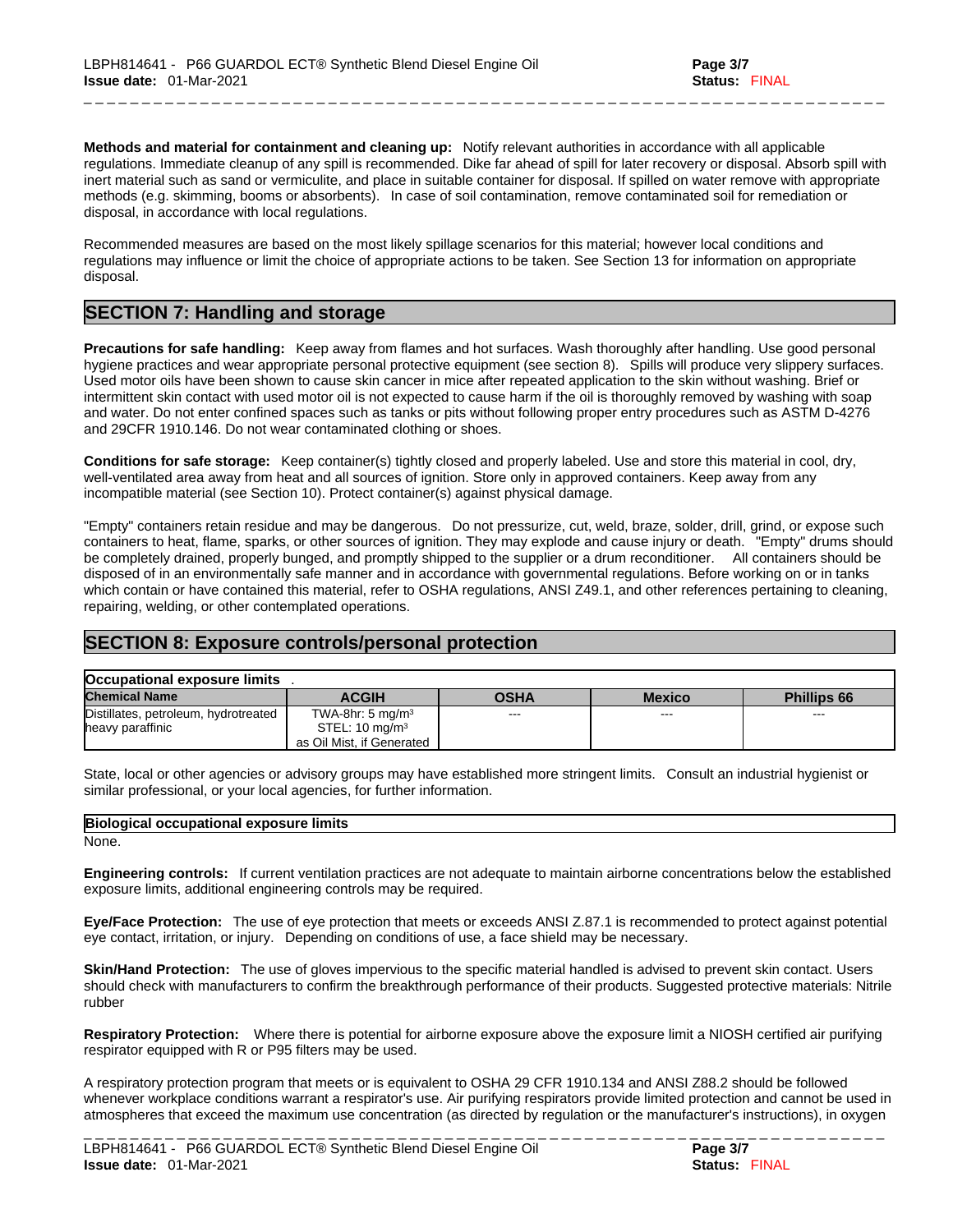deficient (less than 19.5 percent oxygen) situations, or under conditions that are immediately dangerous to life and health (IDLH).

\_ \_ \_ \_ \_ \_ \_ \_ \_ \_ \_ \_ \_ \_ \_ \_ \_ \_ \_ \_ \_ \_ \_ \_ \_ \_ \_ \_ \_ \_ \_ \_ \_ \_ \_ \_ \_ \_ \_ \_ \_ \_ \_ \_ \_ \_ \_ \_ \_ \_ \_ \_ \_ \_ \_ \_ \_ \_ \_ \_ \_ \_ \_ \_ \_ \_ \_ \_ \_

Suggestions provided in this section for exposure control and specific types of protective equipment are based on readily available information. Users should consult with the specific manufacturer to confirm the performance of their protective **equipment. Specific situations may require consultation with industrial hygiene, safety, or engineering professionals.**

### **SECTION 9: Physical and chemical properties**

**Note:** Unless otherwise stated, values are determined at 20°C (68°F) and 760 mm Hg (1 atm). Data represent typical values and are not intended to be specifications.

| Appearance:                                       | Amber, Transparent                                   |
|---------------------------------------------------|------------------------------------------------------|
| <b>Physical form of product:</b>                  | Liquid                                               |
| Odor:                                             | Petroleum                                            |
| Odor threshold:                                   | No data                                              |
| pH:                                               | Not applicable                                       |
| Melting / freezing point:                         | No data                                              |
| Initial boiling point and boiling range:          | No data                                              |
| Flash point:                                      | > 374 °F $/$ > 190 °C; (ASTM D93)                    |
| Method:                                           | Pensky-Martens Closed Cup (PMCC), ASTM D93, EPA 1010 |
| <b>Evaporation Rate (nBuAc=1):</b>                | No data                                              |
| Flammability (solid, gas):                        | Not applicable                                       |
| Upper Explosive Limits (vol % in air):            | No data                                              |
| Lower Explosive Limits (vol % in air):            | No data                                              |
| Vapor pressure:                                   | $<$ 1 mm Hg                                          |
| Vapor density:                                    | $>1$ (air = 1)                                       |
| <b>Relative density:</b>                          | $0.87 - 0.88$                                        |
| Solubility(ies):                                  | Negligible                                           |
| Partition coefficient n-octanol /water (log KOW): | No data                                              |
| <b>Autoignition temperature:</b>                  | No data                                              |
| Decomposition temperature:                        | No data                                              |
| Viscosity:                                        | 12.0 - 15.3 cSt @ 100°C; 88 - 120 cSt @ 40°C         |
| <b>Molecular weight:</b>                          | No data                                              |
| Other information                                 |                                                      |
| <b>Particle Size:</b>                             | No data                                              |
| Pour point:                                       | $<$ -40 °F / $<$ -40 °C                              |
| <b>Percent volatile</b>                           | Negligible                                           |
| <b>Bulk density</b>                               | 7.26 - 7.29 lbs/gal                                  |

# **SECTION 10: Stability and reactivity**

**Reactivity:** Not chemically reactive.

**Chemical stability:** Stable under normal ambient and anticipated conditions of use.

**Possibility of Hazardous Reactions:** Hazardous reactions not anticipated.

**Conditions to Avoid:** Extended exposure to high temperatures can cause decomposition. Avoid all possible sources of ignition.

**Incompatible Materials:** Avoid contact with strong oxidizing agents and strong reducing agents.

**Hazardous Decomposition Products:** Not anticipated under normal conditions of use. During use in engines, contamination of oil with low levels of hazardous fuel combustion by-products (e.g. polycyclic aromatic hydrocarbons) may occur.

# **SECTION 11: Toxicological information**

**Information on Toxicological Effects**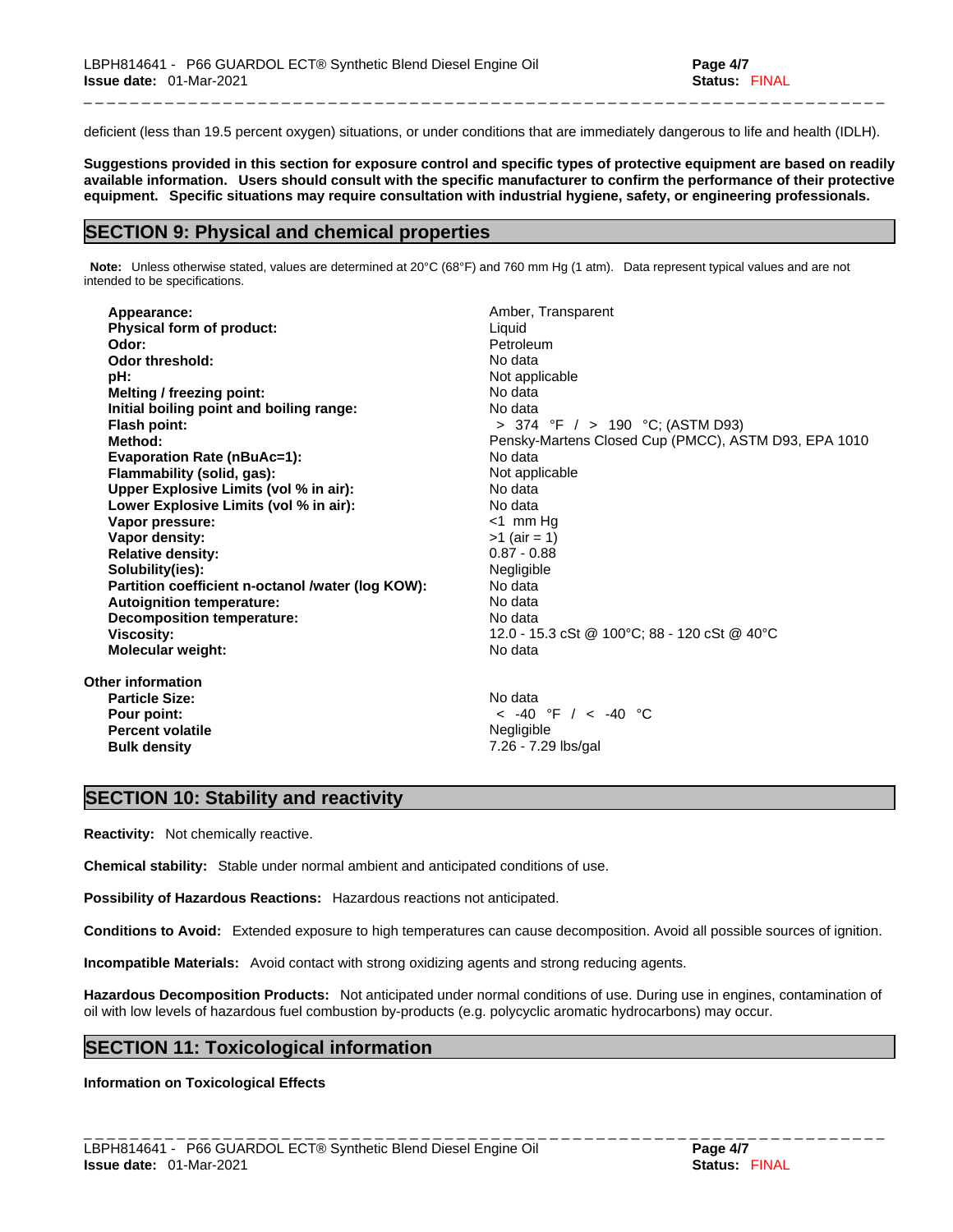#### **Substance / Mixture**

| oupolunoc / Mialul c  |                        |                               |                           |  |
|-----------------------|------------------------|-------------------------------|---------------------------|--|
| <b>Acute Toxicity</b> | <b>Hazard</b>          | <b>Additional Information</b> | LC50/LD50 Data            |  |
|                       |                        |                               |                           |  |
| <b>Inhalation</b>     | Unlikely to be harmful |                               | >5 mg/L (mist, estimated) |  |
|                       |                        |                               |                           |  |
| Dermal                | Unlikely to be harmful |                               | $>$ 2 g/kg (estimated)    |  |
|                       |                        |                               |                           |  |
| Oral                  | Unlikely to be harmful |                               | $>$ 5 g/kg (estimated)    |  |
|                       |                        |                               |                           |  |

\_ \_ \_ \_ \_ \_ \_ \_ \_ \_ \_ \_ \_ \_ \_ \_ \_ \_ \_ \_ \_ \_ \_ \_ \_ \_ \_ \_ \_ \_ \_ \_ \_ \_ \_ \_ \_ \_ \_ \_ \_ \_ \_ \_ \_ \_ \_ \_ \_ \_ \_ \_ \_ \_ \_ \_ \_ \_ \_ \_ \_ \_ \_ \_ \_ \_ \_ \_ \_

**Likely Routes of Exposure:** Inhalation, eye contact, skin contact

**Aspiration Hazard:** Not expected to be an aspiration hazard.

**Skin Corrosion/Irritation:** Causes mild skin irritation. Repeated exposure may cause skin dryness or cracking.

**Serious Eye Damage/Irritation:** Causes mild eye irritation.

**Skin Sensitization:** No information available on the mixture, however none of the components have been classified for skin sensitization (or are below the concentration threshold for classification).

**Respiratory Sensitization:** No information available.

**Specific Target Organ Toxicity (Single Exposure):** No information available on the mixture, however none of the components have been classified for target organ toxicity (or are below the concentration threshold for classification).

**Specific Target Organ Toxicity (Repeated Exposure):** No information available on the mixture, however none of the components have been classified for target organ toxicity (or are below the concentration threshold for classification).

**Carcinogenicity:** No information available on the mixture, however none of the components have been classified for carcinogenicity (or are below the concentration threshold for classification).

**Germ Cell Mutagenicity:** No information available on the mixture, however none of the components have been classified for germ cell mutagenicity (or are below the concentration threshold for classification).

**Reproductive Toxicity:** No information available on the mixture, however none of the components have been classified for reproductive toxicity (or are below the concentration threshold for classification).

#### **Information on Toxicological Effects of Components**

#### **Distillates, petroleum, hydrotreated heavy paraffinic**

*Carcinogenicity:* This oil has been highly refined by a variety of processes to reduce aromatics and improve performance characteristics. It meets the IP-346 criteria of less than 3 percent PAH's and isnot considered a carcinogen by the International Agency for Research on Cancer.

# **SECTION 12: Ecological information**

#### **GHS Classification: No classified hazards**

**Toxicity:** All acute aquatic toxicity studies on samples of lubricant base oils show acute toxicity values greater than 100 mg/L for invertebrates, algae and fish. These tests were carried out on water accommodated fractions and the results are consistent with the predicted aquatic toxicity of these substances based on their hydrocarbon compositions.

**Persistence and Degradability:** The hydrocarbons in this material are not readily biodegradable, but since they can be degraded by microorganisms, they are regarded as inherently biodegradable.

**Bioaccumulative Potential:** Log Kow values measured for the hydrocarbon components of this material are greater than 5.3, and therefore regarded as having the potential to bioaccumulate. In practice, metabolic processes may reduce bioconcentration.

**Mobility in Soil:** Volatilization to air is not expected to be a significant fate process due to the low vapor pressure of this material.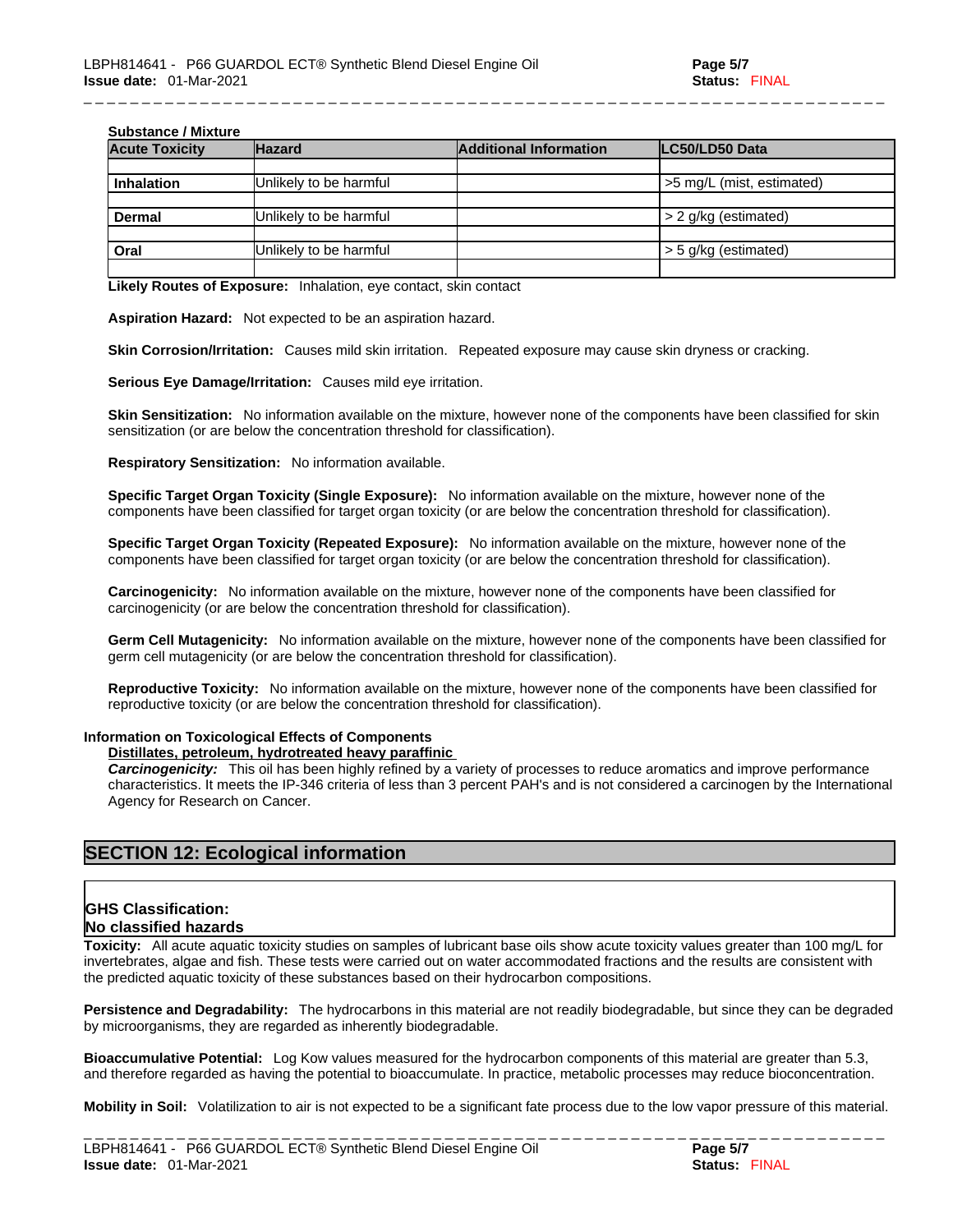In water, base oils will float and spread over the surface at a rate dependent upon viscosity. There will be significant removal of hydrocarbons from the water by sediment adsorption. In soil and sediment, hydrocarbon components will show low mobility with adsorption to sediments being the predominant physical process. The main fate process is expected to be slow biodegradation of the hydrocarbon constituents in soil and sediment.

\_ \_ \_ \_ \_ \_ \_ \_ \_ \_ \_ \_ \_ \_ \_ \_ \_ \_ \_ \_ \_ \_ \_ \_ \_ \_ \_ \_ \_ \_ \_ \_ \_ \_ \_ \_ \_ \_ \_ \_ \_ \_ \_ \_ \_ \_ \_ \_ \_ \_ \_ \_ \_ \_ \_ \_ \_ \_ \_ \_ \_ \_ \_ \_ \_ \_ \_ \_ \_

**Other adverse effects:** None anticipated.

# **SECTION 13: Disposal considerations**

The generator of a waste is always responsible for making proper hazardous waste determinations and needs to consider state and local requirements in addition to federal regulations. This material, if discarded as produced, would not be a federally regulated RCRA "listed" hazardous waste and is not believed to exhibit characteristics of hazardous waste. See Sections 7 and 8 for information on handling, storage and personal protection and Section 9 for physical/chemical properties. It is possible that the material as produced contains constituents which are not required to be listed in the SDS but could affect the hazardous waste determination. Additionally, use which results in chemical or physical change of this material could subject it to regulation as a hazardous waste.This material under most intended uses would become "Used Oil" due to contamination by physical or chemical impurities. Whenever possible, Recycle used oil in accordance with applicable federal and state or local regulations. Container contents should be completely used and containers should be emptied prior to discard.

# **SECTION 14: Transport information**

**UN Number:** Not regulated **UN proper shipping name:** None **Transport hazard class(es):** None **Packing Group:** None **Environmental Hazard(s):** This product does not meet the DOT/UN/IMDG/IMO criteria of a marine pollutant **Special precautions for user:** If shipped by land in a packaging having a capacity of 3,500 gallons or more, the provisions of 49 CFR, Part 130 apply. (Contains oil) **Transport in bulk according to Annex II of MARPOL 73/78 and the IBC Code:** Not applicable

# **SECTION 15: Regulatory information**

#### **CERCLA/SARA - Section 302 Extremely Hazardous Substances and TPQs (in pounds)**

This material does not contain any chemicals subject to the reporting requirements of SARA 302 and 40 CFR 372.

#### **CERCLA/SARA - Section 311/312 (Title III Hazard Categories)**

Should this product meet EPCRA 311/312 Tier reporting criteria at 40 CFR 370, refer to Section 2 of this SDS for appropriate classifications.

#### **CERCLA/SARA - Section 313 and 40 CFR 372**

This material contains the following chemicals subject to the reporting requirements of Section 313 of SARA Title III and 40 CFR 372:

| Chem<br><b>Name</b><br><u>emicar</u> |      | ™inimis<br>d€ |
|--------------------------------------|------|---------------|
| Zinc<br>nmnnı                        | 2.49 | $.0\%$        |

<sup>1</sup> All concentrations are percent by weight unless ingredient is a gas. Gas concentrations are in percent by volume.

#### **EPA (CERCLA) Reportable Quantity (in pounds)**

This material does not contain any chemicals with CERCLA Reportable Quantities.

#### **California Proposition 65**

This material does not contain any chemicals which are known to the State of California to cause cancer, birth defects or other reproductive harm at concentrations that trigger the warning requirements of California Proposition 65.

#### **International Inventories**

All components are either listed on the US TSCA Inventory, or are not regulated under TSCA. All components are either on the DSL, or are exempt from DSL listing requirements.